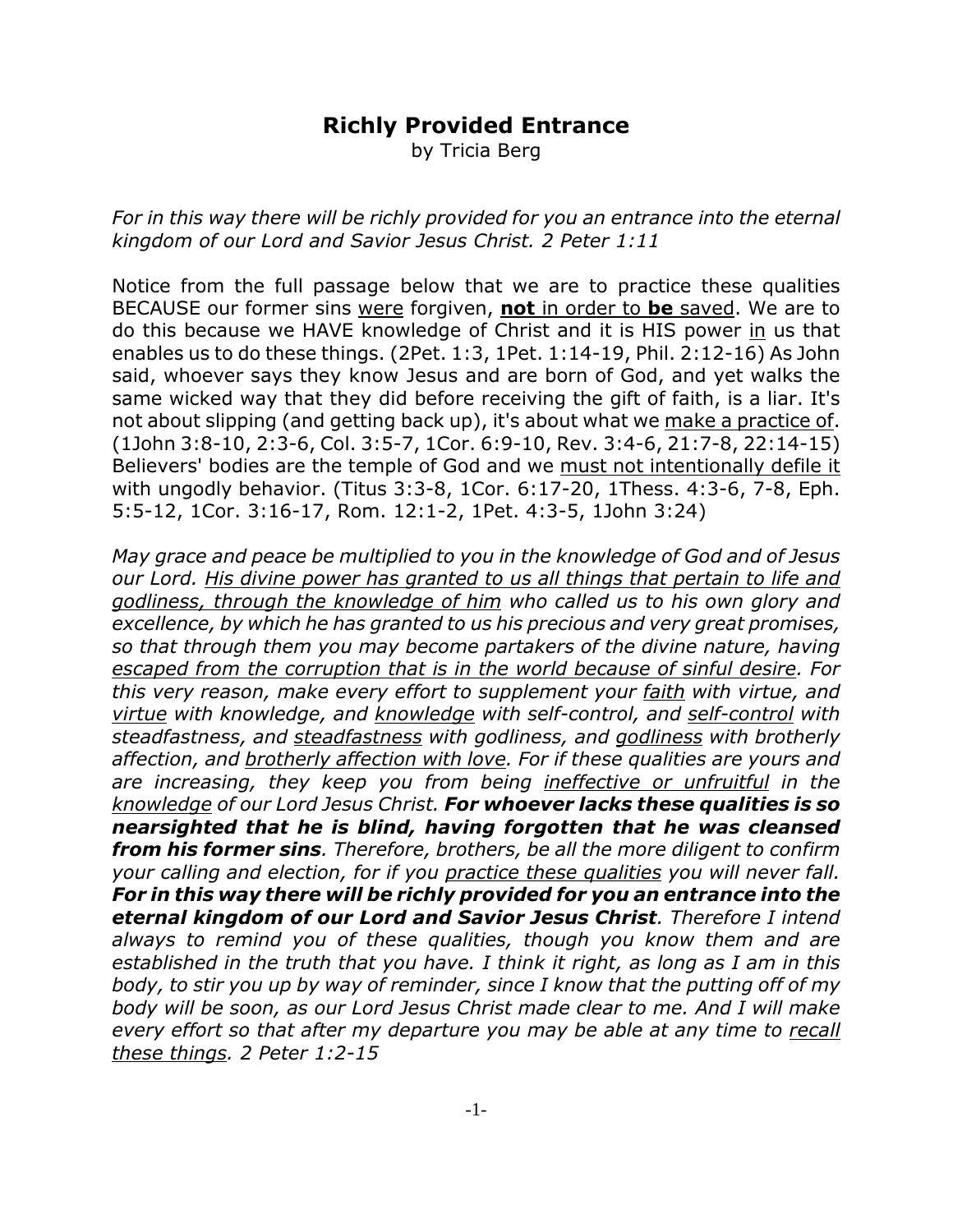The Holy Spirit within a person produces GOOD fruit. (Gal. 5:16-25, Titus 2:11- 15, John 15:1-17, Rom. 7:4-6, Col. 1:10, Rom. 6:20-23) Whoever refuses to obey Jesus does not love Him (John 14:15-26, 24) and claiming to be "unable" to resist temptation to sin is in essence blaming God for their disobedience to Him, since He is our Helper IF we are His (and therefore have His Spirit). (1John 5:18, John 14:15-20, 23, 26, Rom. 8:9, 2Cor. 13:5) However, just as God doesn't force anyone to believe, neither does He force anyone to OBEY. We do so because we love Him, knowing all of the wonderful things He has done and being grateful for them - showing respect for His almighty power and perfect nature. (2Cor. 5:14-15, 1John 5:3, 1Pet. 1:8-9, 1Cor. 2:9, Jam. 1:12)

Our "work" is to STOP rebelling against Him and allow Him to LEAD us in the right way. (Rom. 8:13-19, 4:12, Eph. 2:8-10, Rom. 13:14, Isa. 30:21, Ezek. 33:31, Mark 8:34-38) Whoever is a slave to sin is not FREE, and will not remain in the house forever. (Heb. 3:5-6, 12-14, Heb. 10:26-31) Jesus came to set us free FROM sin, not TO sin. (Rom. 6, John 8:34-36, 2Pet. 2:18-22) Whoever humbles themselves will receive sufficient grace to overcome by His power. When we became children of God by believing in Jesus, we humbled ourselves and admitted we were sinners in need of salvation, and that our way could not save us. (John 1:12-13, 3:16-18, 36, 1John 2:23, 2John 1:9) We must continue in a state of humility toward God and His ways. (Jam. 4:4-10, 1Pet. 5:6-11, 4:12-19, John 15:18-21, Heb. 13:12-16, 12:5-17, Zeph. 3:11-13, Isa. 55:8-9, 29:16, Psa. 50:16-23) That's why it's referred to as a walk, race, fight, battle, etc. (Matt. 7:13-27, 10:37-39, Eph. 4:1, 17-24, 6:10-20, 1Thess. 2:12, Phil. 1:27-30, Heb. 12:1-4, 1Cor. 9:24-10:13 - especially notice how the beginning of that passage is connected with the end, 1Cor. 10:13.)

The fact is that none of us has the ability to overcome - only Jesus HAS overcome, and thus those who ABIDE in Him and He in them overcome by HIS power. (John 16:33, 17:26) We can study the many corrective instructions to the churches given by Jesus in Rev. 2-3 to find out what pleases Him. (Eph. 5:15-17, 8-12, Rom. 12:2, 8:7-8, 1Cor. 2:14, Heb. 5:14, Mark 3:35, Heb. 10:36, 1Pet. 2:15-16, 4:1-5) The Bible is a precious gift from God revealing His heart to us - let's appreciate that and read it! Let's embrace Paul's words of advice below.

*And it is my prayer that your love may abound more and more, with knowledge and all discernment, so that you may approve what is excellent, and so be pure and blameless for the day of Christ, filled with the fruit of righteousness that comes through Jesus Christ, to the glory and praise of God. Philippians 1:9-11* (Also see Col. 3, 1John 2:15-17, 2Pet. 3:14-18.)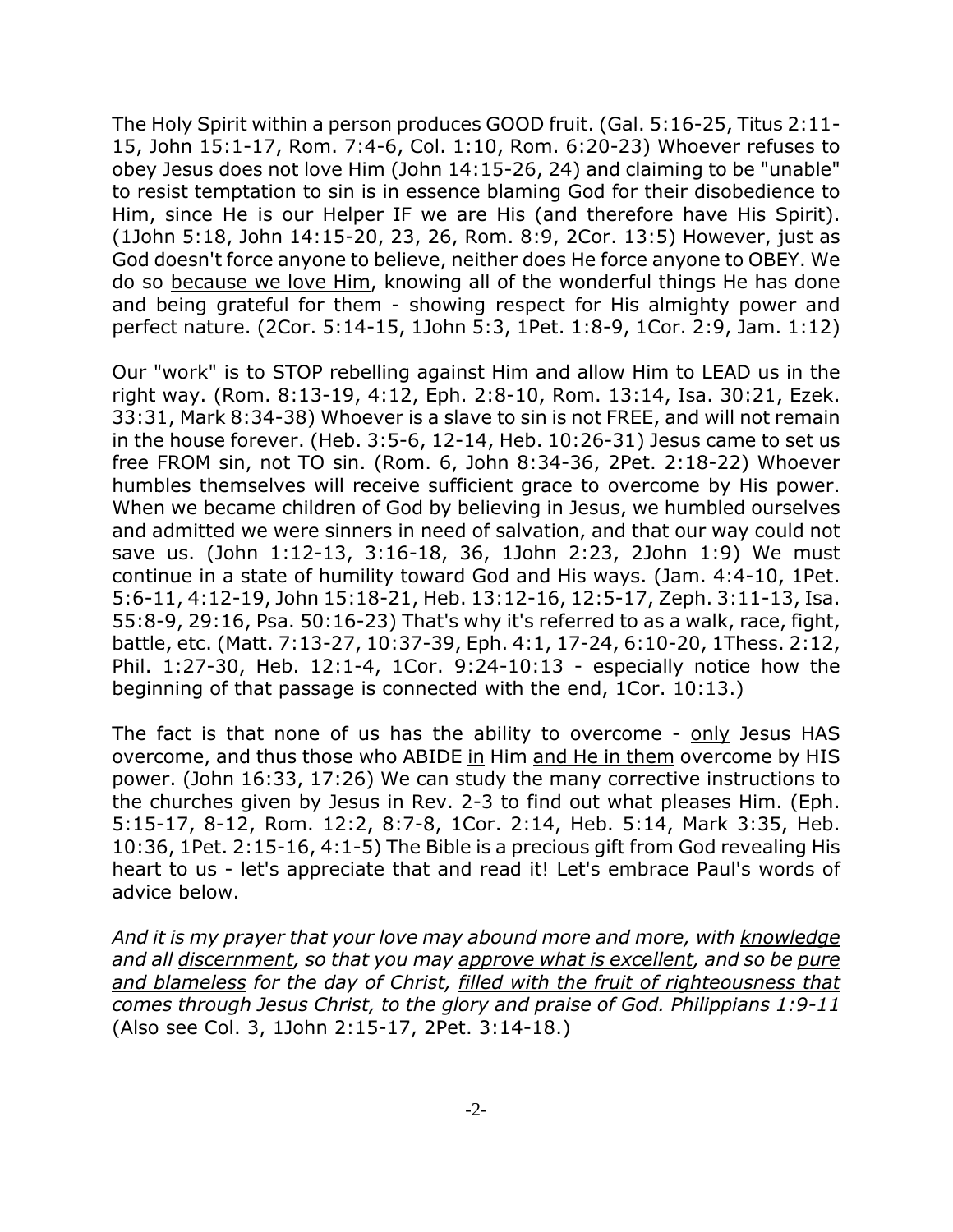*Indeed, I count everything as loss because of the surpassing worth of knowing Christ Jesus my Lord. For his sake I have suffered the loss of all things and count them as rubbish, in order that I may gain Christ and be found in him, not having a righteousness of my own that comes from the law, but that which comes through faith in Christ, the righteousness from God that depends on faith— that I may know him and the power of his resurrection, and may share his sufferings, becoming like him in his death, that by any means possible I may attain the resurrection from the dead. Not that I have already obtained this or am already perfect, but I press on to make it my own, because Christ Jesus has made me his own. Brothers, I do not consider that I have made it my own. But one thing I do: forgetting what lies behind and straining forward to what lies ahead, I press on toward the goal for the prize of the upward call of God in Christ Jesus. Let those of us who are mature think this way, and if in anything you think otherwise, God will reveal that also to you. Only let us hold true to what we have attained. Brothers, join in imitating me, and keep your eyes on those who walk according to the example you have in us. For many, of whom I have often told you and now tell you even with tears, walk as enemies of the cross of Christ. Their end is destruction, their god is their belly, and they glory in their shame, with minds set on earthly things. But our citizenship is in heaven, and from it we await a Savior, the Lord Jesus Christ, who will transform our lowly body to be like his glorious body, by the power that enables him even to subject all things to himself. Philippians 3:8-21* (Also see Rom. 8:16-17)

\*\*Note: Please see my article "Wild Beasts" for information about what it is NOT to be an overcomer, which is to be perfect of our own power or by someone else enforcing THEIR power over us. That would not be genuine love, whereas, we will all stand before God to give account for ourselves. (Rom. 14:12, 2:6-11, Gal. 6:4-10, Heb. 4:12-13, Rev. 22:12, 11:18) God is a tester of hearts. (Prov. 17:3, Psa. 7:9-11, 26:2-3, 119:2, 111, 139:23-24, Jer. 17:10, 1Chron. 28:9, Zeph. 1:12, 1Thess. 2:4, Rom. 8:27, Rev. 2:21-23) Remember, any sin can be forgiven and washed away if we will just confess it to God and repent. (1John 1:9)

JESUS is the Head of the Church. (Eph. 1:22-23, 5:23, Col. 1:15-20, 1Tim. 2:5- 6) Those who have been called by Him to lead are NOT given authority to add picky details to His instructions and take away freedoms (having nothing to do with sin - Rom. 14, Col. 2:8, 16-23, Jam. 2:12-13). (1Cor. 4:6, 2John 1:9-11, Prov. 30:6, Rev. 22:18-19) They will give an answer for whether they led with a servant heart (Matt. 20:25-28, 1Pet. 5:1-5), spoke the whole truth (Acts 20:26-32, Jam. 3:1, 1Tim. 6:20-21, 2Tim. 2:14-16, 3:1-5, 4:1-5, Titus 3:9- 11), kept themselves from the love of money (Matt. 6:24, 1Tim. 6:5-10, Heb.